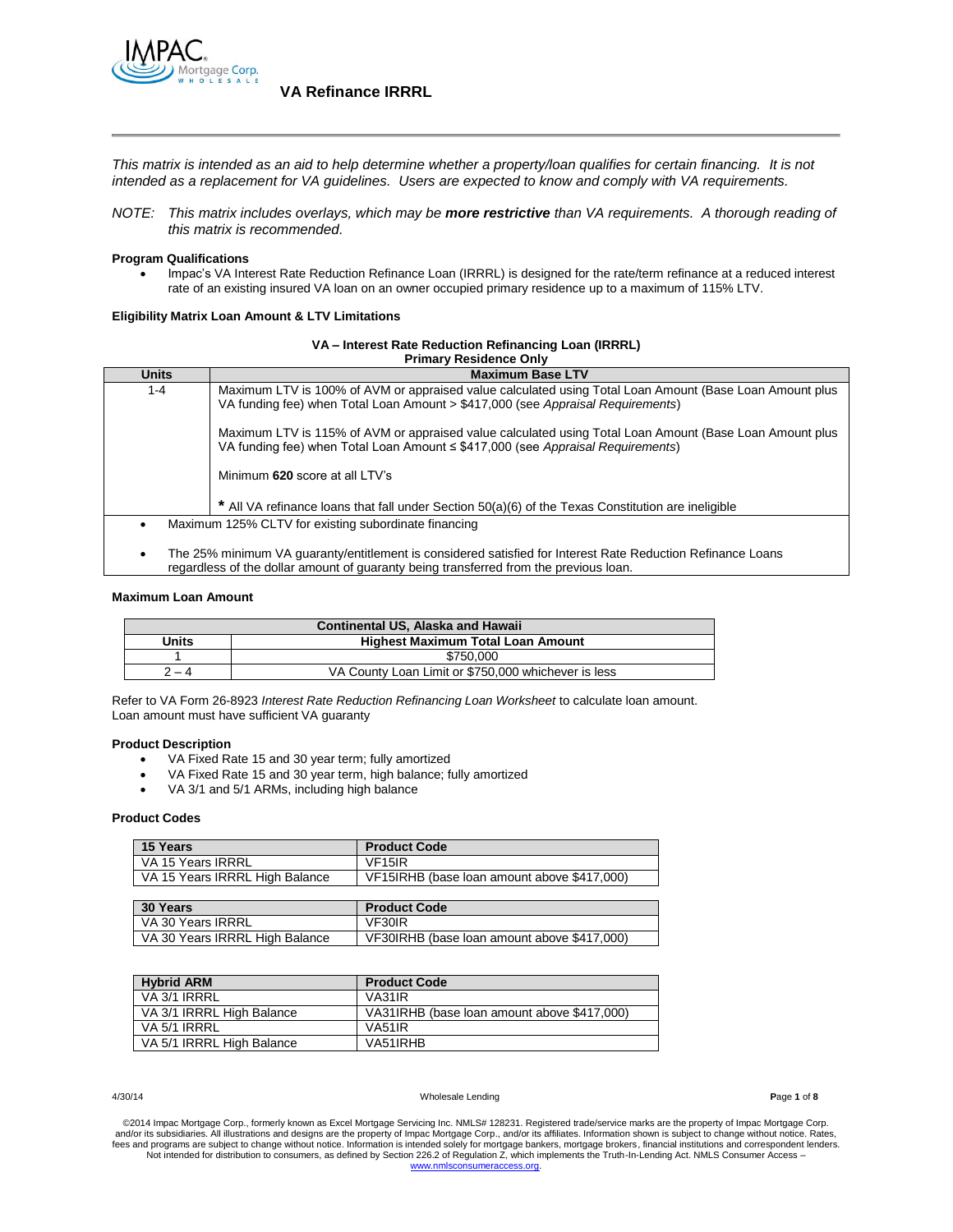

## **Eligibility Requirements**

| <b>Adjustable Rate</b>      |                                                                                                                                            |                                                                                                                |  |  |
|-----------------------------|--------------------------------------------------------------------------------------------------------------------------------------------|----------------------------------------------------------------------------------------------------------------|--|--|
| <b>Details</b>              |                                                                                                                                            | $3/1$ and $5/1$ ARM = $1/1/5$                                                                                  |  |  |
|                             | Interest rate adjustment caps                                                                                                              | Initial: 1% up/down; Subsequent: 1% up/down; Lifetime : 5% up                                                  |  |  |
|                             | <b>Margin</b>                                                                                                                              | 2.00%                                                                                                          |  |  |
|                             |                                                                                                                                            | 1-Year CMT, defined as the weekly average yield on United States (U.S.)                                        |  |  |
|                             | <i><b>Index</b></i>                                                                                                                        | Treasury securities adjusted to a constant maturity of one year                                                |  |  |
|                             | <b>Interest rate Floor</b>                                                                                                                 | The interest rate Floor is equal to the Margin                                                                 |  |  |
|                             |                                                                                                                                            | 3/1: The first Change Date is the 36 <sup>th</sup> payment due date. There is a new                            |  |  |
|                             |                                                                                                                                            | Change Date every 12 months thereafter                                                                         |  |  |
|                             | <b>Change dates</b>                                                                                                                        | 5/1: The first Change Date is the 60 <sup>th</sup> payment due date. There is a new                            |  |  |
|                             |                                                                                                                                            | Change Date every 12 months thereafter                                                                         |  |  |
|                             | <b>Conversion Option</b>                                                                                                                   | None                                                                                                           |  |  |
|                             | <b>Assumption</b>                                                                                                                          | Permitted after the first adjustment for qualified borrowers.                                                  |  |  |
|                             | <b>Temporary Buydowns</b>                                                                                                                  | Temporary Buydowns may not be used with an ARM product                                                         |  |  |
|                             |                                                                                                                                            |                                                                                                                |  |  |
| Appraisal                   | Valuation requirements for IRRRL transactions are as follows.                                                                              |                                                                                                                |  |  |
| <b>Requirements</b>         |                                                                                                                                            |                                                                                                                |  |  |
|                             |                                                                                                                                            | Value may be obtained by using an AVM or an appraisal at the option of the borrower.                           |  |  |
|                             |                                                                                                                                            |                                                                                                                |  |  |
|                             | An AVM is acceptable as follows:                                                                                                           |                                                                                                                |  |  |
|                             | Credit Score $\geq 620$ ; and<br>٠                                                                                                         |                                                                                                                |  |  |
|                             | ٠                                                                                                                                          | CoreLogic Geo AVM with Forecast Standard Deviation value of 14 or less, or                                     |  |  |
|                             |                                                                                                                                            | LPS Cascading AVM with minimum confidence score of 75.                                                         |  |  |
|                             | $\bullet$                                                                                                                                  | If unable to meet the AVM requirements above, a 2055 appraisal is required                                     |  |  |
|                             |                                                                                                                                            |                                                                                                                |  |  |
|                             | CoreLogic Geo AVM or LPS Cascading AVM are the only acceptable AVM valuations - no exceptions.                                             |                                                                                                                |  |  |
|                             | Notice of Reasonable Value is not required to be issued in webLGY.                                                                         |                                                                                                                |  |  |
|                             | Refer to Geographic Locations/Restrictions for additional state specific restrictions                                                      |                                                                                                                |  |  |
|                             |                                                                                                                                            |                                                                                                                |  |  |
|                             | If an appraisal is used for value, the following requirements apply:                                                                       |                                                                                                                |  |  |
|                             | ≤ 100% LTV a 2055 is required from Impac's AMC, that meets Appraiser Independence Requirements<br>$\bullet$                                |                                                                                                                |  |  |
|                             | (AIRs)                                                                                                                                     |                                                                                                                |  |  |
|                             | >100% LTV a full appraisal (1004) is required from Impac's AMC, that meets AIRs<br>Appraisal must be dated within 90 days of the Note date |                                                                                                                |  |  |
|                             | No minimum requirements regarding length of ownership will apply to value                                                                  |                                                                                                                |  |  |
|                             | ٠<br>Market Conditions Addendum is required                                                                                                |                                                                                                                |  |  |
|                             | ٠                                                                                                                                          |                                                                                                                |  |  |
|                             | $\bullet$                                                                                                                                  | Subject property must be rated as "average" or higher or C1 through C4 eligible; C5 & C6 ineligible.           |  |  |
|                             |                                                                                                                                            | Any repair requirements noted by appraiser impacting the safety, structural soundness and habitability of      |  |  |
|                             | subject property must be completed.                                                                                                        |                                                                                                                |  |  |
|                             |                                                                                                                                            | Notice of Reasonable Value is not required to be issued in webLGY.                                             |  |  |
|                             |                                                                                                                                            | Refer to Geographic Locations/Restrictions for additional state specific restrictions                          |  |  |
|                             |                                                                                                                                            |                                                                                                                |  |  |
|                             | <b>Natural Disasters</b>                                                                                                                   |                                                                                                                |  |  |
|                             |                                                                                                                                            | Loans secured by properties located in areas federally declared as major disaster areas must have additional   |  |  |
| Appraiser                   | inspections, contact Account Executive to review.<br>Appraisal ordered through and appraiser assigned by Impac's AMC                       |                                                                                                                |  |  |
| Requirements                |                                                                                                                                            |                                                                                                                |  |  |
| Assets                      | No asset verification required                                                                                                             |                                                                                                                |  |  |
|                             |                                                                                                                                            |                                                                                                                |  |  |
| <b>Assumptions</b>          | Permitted - Credit worthy borrows only                                                                                                     |                                                                                                                |  |  |
|                             |                                                                                                                                            |                                                                                                                |  |  |
| <b>Borrower Eligibility</b> | $\bullet$                                                                                                                                  | Must be a veteran who served the minimum duty with other than a dishonorable discharge                         |  |  |
|                             | Active duty with at least 181 days of duty<br>٠                                                                                            |                                                                                                                |  |  |
|                             | Un-remarried surviving spouse of eligible veteran (COE)<br>$\bullet$                                                                       |                                                                                                                |  |  |
|                             | Reservists/National Guard<br>$\bullet$                                                                                                     |                                                                                                                |  |  |
|                             | $\bullet$                                                                                                                                  | Joint loans involving a veteran and a non-veteran who is not the veteran's spouse (VA prior approval required. |  |  |
|                             | Refer to Special Requirements/Restrictions for more details)                                                                               |                                                                                                                |  |  |
|                             | $\bullet$                                                                                                                                  | Joint loans involving two unmarried veterans (VA prior approval required. Refer to Special                     |  |  |
|                             | Requirements/Restrictions for more details)                                                                                                |                                                                                                                |  |  |
|                             |                                                                                                                                            | Inter Vivos Revocable Trust is allowed for owner occupied property only                                        |  |  |
|                             |                                                                                                                                            | Note: A Power of Attorney is not allowed for properties held in a trust                                        |  |  |
| 4/30/14                     |                                                                                                                                            | Page 2 of 8<br>Wholesale Lending                                                                               |  |  |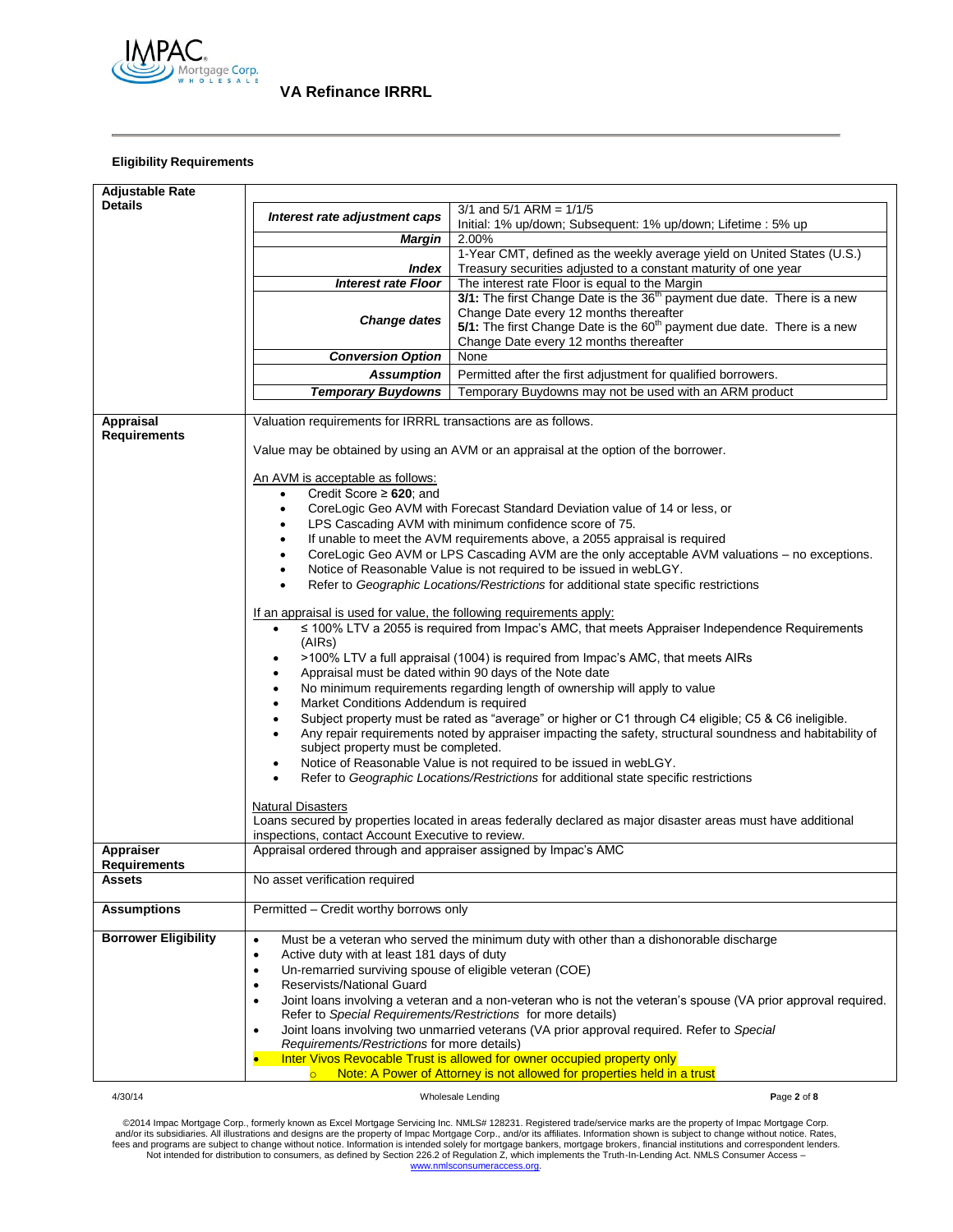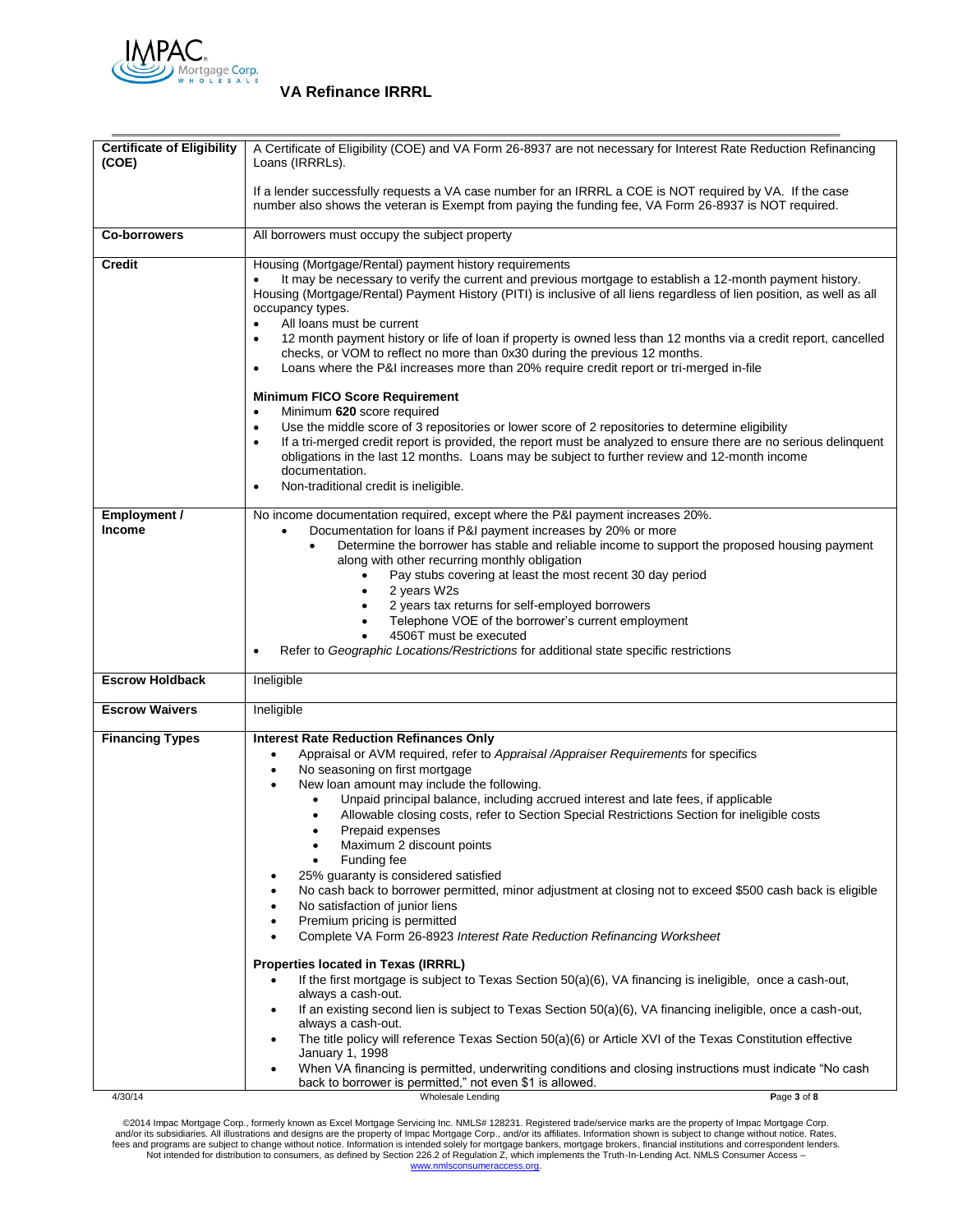

| <b>Geographic Locations/</b><br><b>Restrictions,</b><br>as applicable | Eligible states are as follows:<br>Wholesale: AK, AL, AR, AZ, CA, CO, CT, DC, FL, GA, IA, ID, IL, IN, KS, KY, LA, MD, MI, MN, MS, MT,<br>NC, ND, NE, NV, OK, OR, SC, SD, TN, TX, UT, VA, WA, WI, WV                                                                                                                                                                                                                                                                                                                                                                                                                                                                                                                                                                                                                             |
|-----------------------------------------------------------------------|---------------------------------------------------------------------------------------------------------------------------------------------------------------------------------------------------------------------------------------------------------------------------------------------------------------------------------------------------------------------------------------------------------------------------------------------------------------------------------------------------------------------------------------------------------------------------------------------------------------------------------------------------------------------------------------------------------------------------------------------------------------------------------------------------------------------------------|
|                                                                       | Additional restrictions as follows:<br>Texas Cash-out 50(a)(6) is ineligible<br>State specific regulatory requirements supersede all underwriting guidelines set forth by Impac.                                                                                                                                                                                                                                                                                                                                                                                                                                                                                                                                                                                                                                                |
|                                                                       | Restrictions to specific states are as follows.<br>Colorado IRRRL's<br>Income must be stated on the application<br>$\bullet$<br>No verification of income is required<br>$\bullet$                                                                                                                                                                                                                                                                                                                                                                                                                                                                                                                                                                                                                                              |
|                                                                       | No analysis of income is performed<br>٠                                                                                                                                                                                                                                                                                                                                                                                                                                                                                                                                                                                                                                                                                                                                                                                         |
| <b>Guaranty/Entitlement</b>                                           | VA guaranty is always 25% for all IRRRL's                                                                                                                                                                                                                                                                                                                                                                                                                                                                                                                                                                                                                                                                                                                                                                                       |
| <b>Internet Links</b>                                                 | The Appraisal System. Order Case Numbers, Appraisals and obtain Automated Certificates of Eligibility at                                                                                                                                                                                                                                                                                                                                                                                                                                                                                                                                                                                                                                                                                                                        |
|                                                                       | VA Portal https://vip.vba.va.gov/portal/VBAH/Home                                                                                                                                                                                                                                                                                                                                                                                                                                                                                                                                                                                                                                                                                                                                                                               |
|                                                                       | VA Lenders Handbook http://www.benefits.va.gov/warms/pam26_7.asp                                                                                                                                                                                                                                                                                                                                                                                                                                                                                                                                                                                                                                                                                                                                                                |
|                                                                       | VA Lender Resources http://benefits.va.gov/homeloans/lenders.asp<br>VA Regional Loan Centers http://www.homeloans.va.gov/rlcweb.htm                                                                                                                                                                                                                                                                                                                                                                                                                                                                                                                                                                                                                                                                                             |
|                                                                       | VA Forms http://www.va.gov/vaforms/                                                                                                                                                                                                                                                                                                                                                                                                                                                                                                                                                                                                                                                                                                                                                                                             |
|                                                                       |                                                                                                                                                                                                                                                                                                                                                                                                                                                                                                                                                                                                                                                                                                                                                                                                                                 |
| <b>Limitations on Other</b><br><b>Real Estate Owned</b>               | None                                                                                                                                                                                                                                                                                                                                                                                                                                                                                                                                                                                                                                                                                                                                                                                                                            |
| <b>Loan Amount</b>                                                    | No minimum loan amount                                                                                                                                                                                                                                                                                                                                                                                                                                                                                                                                                                                                                                                                                                                                                                                                          |
| <b>Mortgage Insurance</b>                                             | Refer to VA Funding Fee located at the end of this document                                                                                                                                                                                                                                                                                                                                                                                                                                                                                                                                                                                                                                                                                                                                                                     |
| Occupancy                                                             | <b>Primary Residence</b>                                                                                                                                                                                                                                                                                                                                                                                                                                                                                                                                                                                                                                                                                                                                                                                                        |
| <b>Prepayment Penalty</b>                                             | None                                                                                                                                                                                                                                                                                                                                                                                                                                                                                                                                                                                                                                                                                                                                                                                                                            |
| <b>Property Types</b>                                                 | <b>Eligible Properties</b><br>$1 - 4$ units<br>Condos - VA approved<br>$\bullet$<br><b>PUDs</b><br>$\bullet$<br>Modular housing<br>Manufactured Housing acceptable to VA that is classified as real estate and subject to the following<br>$\bullet$<br>restrictions:<br>Primary Residence Only<br>$\circ$<br>Multi-width property only - no single wide<br>$\circ$<br>No High Balance Loans<br>$\circ$<br>Fixed Rate only, no ARMs<br>$\circ$<br>No Manufactured Homes in Condo Projects<br>$\circ$<br>MFH may not have been re-sited<br>$\circ$<br>No MFH on leased land<br>$\circ$<br>Built after June 15, 1976 as evidenced by HUD labels<br>$\circ$<br>Permanently affixed to a foundation (see VA Lender Manual 12.10)<br>$\circ$<br>Ineligible Properties<br>Condo Hotels<br>$\bullet$<br>Co-ops<br>Leasehold properties |
| <b>Qualifying Rate and</b>                                            | When applicable, qualify at initial Note Rate for all fixed and hybrid ARMs (e.g., 3/1, 5/1)                                                                                                                                                                                                                                                                                                                                                                                                                                                                                                                                                                                                                                                                                                                                    |
| Ratios                                                                | Refer to Geographic Locations/Restrictions for additional requirements.                                                                                                                                                                                                                                                                                                                                                                                                                                                                                                                                                                                                                                                                                                                                                         |
|                                                                       | The principal and interest payment on an IRRRL must be less than the principal and interest payment on the loan<br>being refinanced unless one of the following exceptions applies<br>The IRRRL is refinancing an ARM<br>Term of the IRRRL is shorter than the term of the loan being refinanced.<br>$\bullet$                                                                                                                                                                                                                                                                                                                                                                                                                                                                                                                  |
|                                                                       |                                                                                                                                                                                                                                                                                                                                                                                                                                                                                                                                                                                                                                                                                                                                                                                                                                 |
|                                                                       | If the monthly payment (PITI) increases by 20 percent or more, the underwriter must credit qualify the borrower.                                                                                                                                                                                                                                                                                                                                                                                                                                                                                                                                                                                                                                                                                                                |
| 4/30/14                                                               | Wholesale Lending<br>Page 4 of 8                                                                                                                                                                                                                                                                                                                                                                                                                                                                                                                                                                                                                                                                                                                                                                                                |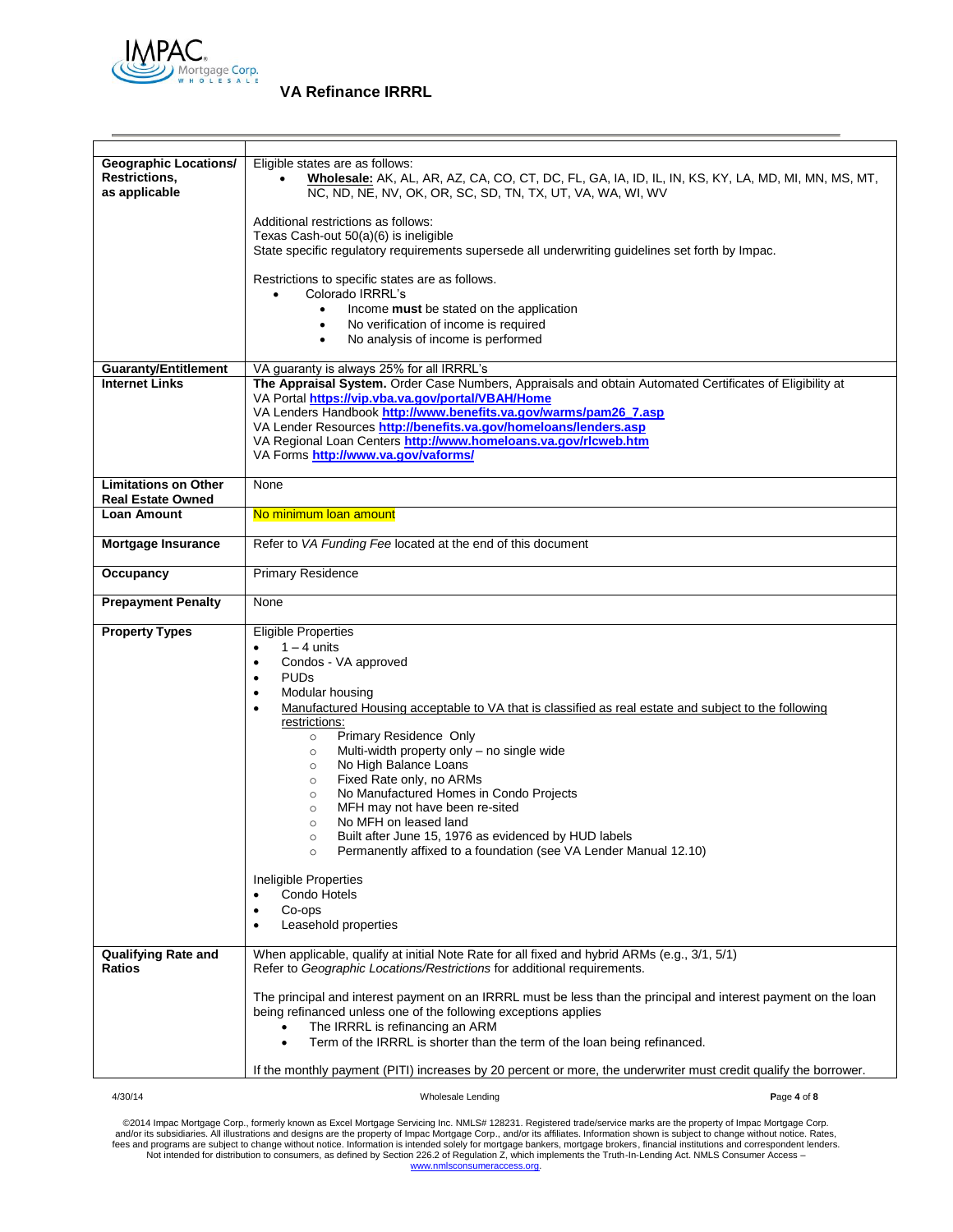

|                            | If credit qualifying borrower due to P&I increasing over 20%, the following applies:                                          |
|----------------------------|-------------------------------------------------------------------------------------------------------------------------------|
|                            | 41% maximum DTI ratio                                                                                                         |
|                            | 41% DTI ratio may be exceeded provided ratio does not exceed 50%<br>$\bullet$                                                 |
|                            | > 41% <=50% DTI ratios require residual income exceeding 120% in addition to significant documented                           |
|                            | compensating factors as follows.                                                                                              |
|                            | Conservative use of consumer credit<br>$\bullet$                                                                              |
|                            | Excellent credit history<br>٠                                                                                                 |
|                            | Existence of equity in refinancing loans<br>٠                                                                                 |
|                            | Little or no increase in shelter expense<br>Long-term employment<br>$\bullet$                                                 |
|                            | Minimal consumer debt<br>٠                                                                                                    |
|                            | Military benefits                                                                                                             |
|                            | Satisfactory homeownership experience                                                                                         |
|                            | Significant liquid assets                                                                                                     |
| <b>Secondary Financing</b> | Existing secondary financing eligible.                                                                                        |
|                            | Must be approved by Impac.                                                                                                    |
|                            | No cash back to the veteran from the VA first mortgage or second mortgage is permitted                                        |
|                            | The second lien should not restrict the veteran's ability to sell the property (i.e. assumability feature)                    |
|                            | For existing subordinate financing there is a maximum of 125% CLTV limitation                                                 |
|                            | Secondary financing must meet requirements in VA Lender Handbook, Secondary Borrowing, Ch 9, Sec 4.                           |
|                            |                                                                                                                               |
| <b>Special</b>             | Documents required to underwrite the full file are as follows.                                                                |
| <b>Documentation</b>       | VA IRRRL Case Assignment screen print out to confirm new case number (verify veteran's name and address                       |
| <b>Requirements</b>        | match the new application)                                                                                                    |
|                            | All veteran applicants whose income is being used to qualify for the loan transaction must complete and sign<br>$\bullet$     |
|                            | the VA Reserves or National Guard Certification.                                                                              |
|                            | The VA Underwriter must use this information to determine the veteran-borrower's true monthly<br>$\bullet$                    |
|                            | qualifying income and service pay                                                                                             |
|                            | Verification of VA Benefit (VA Form 26-8937) required if borrower or co-borrower is:<br>٠                                     |
|                            | A surviving spouse of a veteran who died on active duty or as a result of a service connected                                 |
|                            | disability                                                                                                                    |
|                            | Submit form to the VA Regional Loan Center having jurisdiction over property state<br>٠                                       |
|                            | Cannot issue final loan approval until VA completes and returns the form<br>$\bullet$                                         |
|                            | Cannot submit loan to the VA for prior approval unless completed form is received from<br>$\bullet$                           |
|                            | the VA                                                                                                                        |
|                            | If automated Certificate of Eligibility shows veteran is exempt from paying the funding fee, VA Form 26-8937 is not           |
|                            | required                                                                                                                      |
|                            |                                                                                                                               |
|                            | Original signed and completed Uniform Residential Loan Application (FNMA 1003)<br>٠                                           |
|                            | Original HUD/VA Addendum to the URLA (VA Form 26-1802a)<br>٠                                                                  |
|                            | Mortgage history for past 12 months<br>٠                                                                                      |
|                            | Current payoff statement for existing mortgage<br>$\bullet$                                                                   |
|                            | Copy of original note<br>$\bullet$                                                                                            |
|                            | VA Interest Rate Reduction Refinancing Worksheet VA Form 26-8923<br>$\bullet$                                                 |
|                            | VA Loan Summary Sheet (VA Form 26-0286)                                                                                       |
|                            | CAIVRS information must be checked and noted on the IRRRL Worksheet in the remarks section<br>$\bullet$                       |
|                            | Nearest living relative information<br>$\bullet$<br>Initial Good Faith Estimate and Truth in Lending disclosures<br>$\bullet$ |
|                            | <b>Affiliated Business Disclosure</b><br>$\bullet$                                                                            |
|                            | Counseling checklist for Military Homebuyers VA Form 26-0592 required only for credit qualifying streamline<br>$\bullet$      |
|                            | and active duty borrowers                                                                                                     |
|                            | Federal Collection Policy Notice VA Form 26-0503<br>٠                                                                         |
|                            | VA Payment Comparison Letter and Lender Certification<br>$\bullet$                                                            |
|                            | Statement signed by the veteran acknowledging the effect of the refinance loan on the veteran's<br>٠                          |
|                            | loan payments and interest. (The statement must show the interest rate and monthly payments for                               |
|                            | the new loan versus the old loan)                                                                                             |
|                            | The statement must also disclose to the borrower how long it will take for him/her to recoup ALL                              |
|                            | closing costs (both those included in the loan and those paid outside of closing.)                                            |
|                            | If the monthly mortgage payment (P&I) increases by 20% or more, a Lender's Certification must                                 |
|                            | also be completed by the VA Underwriter:                                                                                      |
|                            | The VA Underwriter signs and certifies the Lender Certification that the "borrower qualifies for the                          |
|                            | new monthly mortgage payment which exceeds the previous payment by 20% or more"                                               |
|                            |                                                                                                                               |

4/30/14 Wholesale Lending **P**age **5** of **8**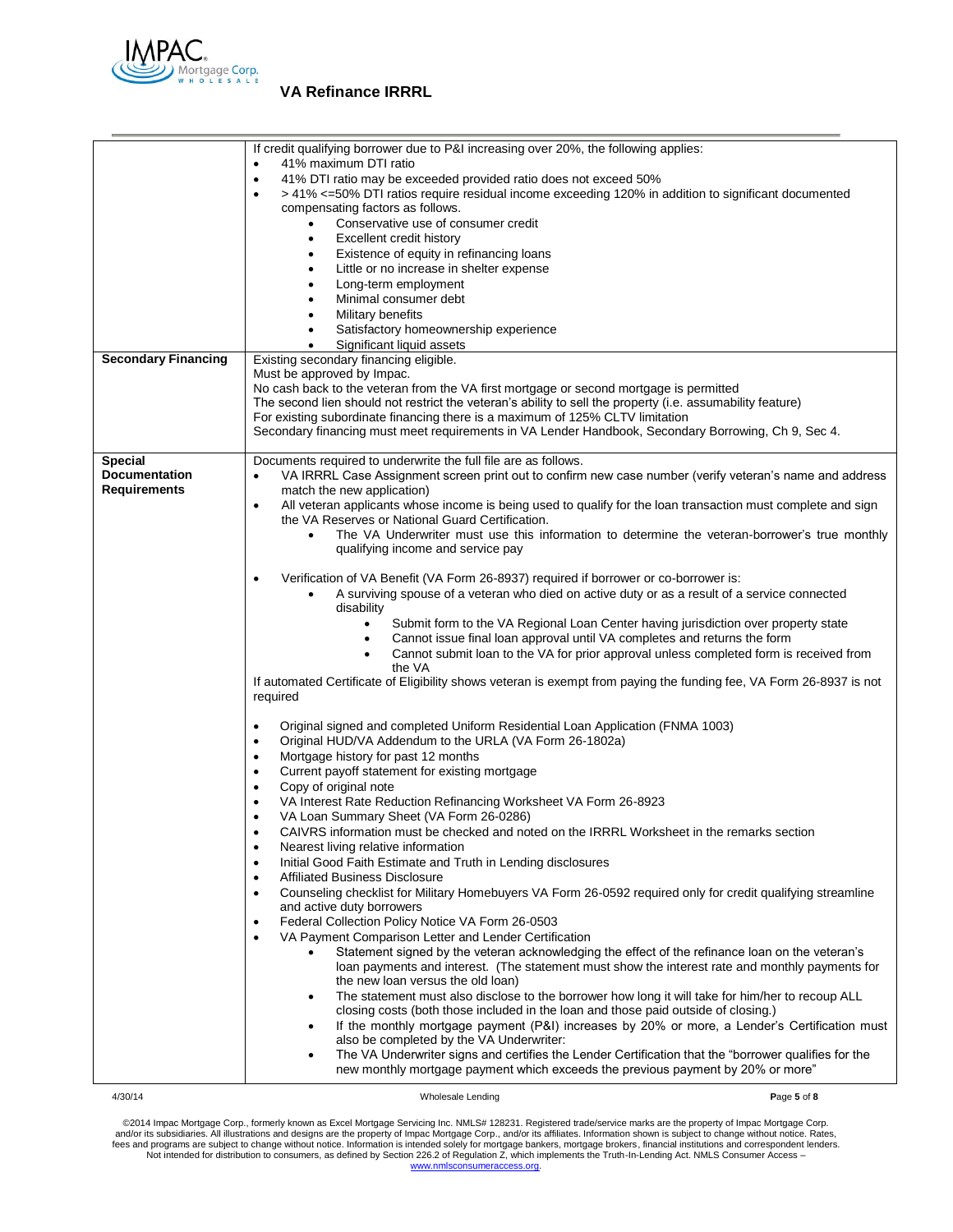

|                              | Provide all other applicable VA related forms                                                                                                                                                                                                                                                               |                                                                                  |            |                                                                                                                       |
|------------------------------|-------------------------------------------------------------------------------------------------------------------------------------------------------------------------------------------------------------------------------------------------------------------------------------------------------------|----------------------------------------------------------------------------------|------------|-----------------------------------------------------------------------------------------------------------------------|
|                              | The following documents will be required at closing                                                                                                                                                                                                                                                         |                                                                                  |            |                                                                                                                       |
|                              | HUD/VA Addendum to the URLA                                                                                                                                                                                                                                                                                 |                                                                                  |            |                                                                                                                       |
|                              | VA Transmittal List VA Form 26-0285<br>$\bullet$                                                                                                                                                                                                                                                            |                                                                                  |            |                                                                                                                       |
|                              |                                                                                                                                                                                                                                                                                                             | Report and Certification of Loan Disbursement VA Form 26-1820                    |            |                                                                                                                       |
|                              |                                                                                                                                                                                                                                                                                                             | Payment Comparison Letter must be signed at closing                              |            |                                                                                                                       |
|                              |                                                                                                                                                                                                                                                                                                             |                                                                                  |            |                                                                                                                       |
|                              | Hardest Hit Funds                                                                                                                                                                                                                                                                                           |                                                                                  |            |                                                                                                                       |
|                              |                                                                                                                                                                                                                                                                                                             |                                                                                  |            | Various states are distributing federal Hardest Hit Funds (HHF) to help "underwater" borrowers (i.e., mortgage >      |
|                              |                                                                                                                                                                                                                                                                                                             |                                                                                  |            | appraised value) by paying down the existing mortgage at time of refinance. This assistance usually requires the      |
|                              |                                                                                                                                                                                                                                                                                                             |                                                                                  |            | borrower to sign an interest free promissory note (not a lien on the property) that is forgiven after 5 years so long |
|                              |                                                                                                                                                                                                                                                                                                             | as borrower has maintained the subject property as borrower's primary residence. |            |                                                                                                                       |
|                              |                                                                                                                                                                                                                                                                                                             |                                                                                  |            | VA requires the veteran to sign a lender created simple statement of the terms of the promissory note. This           |
|                              |                                                                                                                                                                                                                                                                                                             | statement must be part of the loan file when HHF funds are used.                 |            |                                                                                                                       |
|                              |                                                                                                                                                                                                                                                                                                             |                                                                                  |            |                                                                                                                       |
| <b>Special Requirements/</b> | <b>IRRRL Eligible Borrowers</b>                                                                                                                                                                                                                                                                             |                                                                                  |            |                                                                                                                       |
| <b>Restrictions</b>          |                                                                                                                                                                                                                                                                                                             |                                                                                  |            | Generally, the parties obligated on the original VA loan must be the same parties on the new loan and the             |
|                              |                                                                                                                                                                                                                                                                                                             |                                                                                  |            | veteran must still own the property. However, some ownership changes may be eligible. A change in                     |
|                              |                                                                                                                                                                                                                                                                                                             | mortgagors is eligible with proper documentation as follows.                     |            |                                                                                                                       |
|                              | <b>Existing VA Loan</b>                                                                                                                                                                                                                                                                                     | <b>New Loan</b>                                                                  | Yes/No     |                                                                                                                       |
|                              | <b>Unmarried Vet</b>                                                                                                                                                                                                                                                                                        | Veteran & new spouse                                                             | Yes        |                                                                                                                       |
|                              | <b>Unmarried Vet</b>                                                                                                                                                                                                                                                                                        | Spouse only (deceased veteran)                                                   | No         |                                                                                                                       |
|                              | Vet                                                                                                                                                                                                                                                                                                         | Different veteran who has                                                        | Yes        |                                                                                                                       |
|                              |                                                                                                                                                                                                                                                                                                             | substituted his/her entitlement                                                  |            |                                                                                                                       |
|                              | Vet & Spouse<br>Vet & Spouse                                                                                                                                                                                                                                                                                | Divorced veteran only<br>Veteran & different spouse                              | Yes<br>Yes |                                                                                                                       |
|                              | Vet & Spouse                                                                                                                                                                                                                                                                                                | Spouse only (deceased veteran)                                                   | Yes        |                                                                                                                       |
|                              | Vet & Spouse                                                                                                                                                                                                                                                                                                | Divorced spouse only                                                             | No         |                                                                                                                       |
|                              | Vet & Spouse                                                                                                                                                                                                                                                                                                | Different spouse only (deceased<br>veteran)                                      | No         |                                                                                                                       |
|                              | Vet & Non-Vet (joint<br>obligors)                                                                                                                                                                                                                                                                           | Veteran only                                                                     | Yes        |                                                                                                                       |
|                              | Vet & Non-Vet (joint                                                                                                                                                                                                                                                                                        | Non-Veteran only                                                                 | No         |                                                                                                                       |
|                              | obligors)                                                                                                                                                                                                                                                                                                   |                                                                                  |            |                                                                                                                       |
|                              |                                                                                                                                                                                                                                                                                                             |                                                                                  |            |                                                                                                                       |
|                              | Term Increase<br>The term of the new loan may not exceed the original term by more than 10 years, subject to the maximum<br>$\bullet$                                                                                                                                                                       |                                                                                  |            |                                                                                                                       |
|                              | term of 30 years and 32 days.                                                                                                                                                                                                                                                                               |                                                                                  |            |                                                                                                                       |
|                              | Interest Rate Decrease                                                                                                                                                                                                                                                                                      |                                                                                  |            |                                                                                                                       |
|                              | $\bullet$                                                                                                                                                                                                                                                                                                   |                                                                                  |            | The interest rate of the new loan must be less than the interest rate of the existing VA loan unless refinancing      |
|                              | an ARM to a fixed rate.                                                                                                                                                                                                                                                                                     |                                                                                  |            |                                                                                                                       |
|                              |                                                                                                                                                                                                                                                                                                             |                                                                                  |            |                                                                                                                       |
|                              | Payment Increase                                                                                                                                                                                                                                                                                            |                                                                                  |            |                                                                                                                       |
|                              |                                                                                                                                                                                                                                                                                                             | P&I payment must be less than the P&I payment of the existing VA loan unless:    |            |                                                                                                                       |
|                              | $\bullet$                                                                                                                                                                                                                                                                                                   | Refinancing an ARM to a Fixed Rate; OR                                           |            |                                                                                                                       |
|                              |                                                                                                                                                                                                                                                                                                             | The term of the new loan is less than the term of the existing VA loan           |            |                                                                                                                       |
|                              | If the P&I increases by 20% or more the veteran's ability to repay must be demonstrated.<br>$\bullet$                                                                                                                                                                                                       |                                                                                  |            |                                                                                                                       |
|                              | <b>General Guidelines</b>                                                                                                                                                                                                                                                                                   |                                                                                  |            |                                                                                                                       |
|                              | $\bullet$                                                                                                                                                                                                                                                                                                   |                                                                                  |            |                                                                                                                       |
|                              | The loan being paid off through the refinance must be the loan indicated on the IRRRL Case number. In<br>some cases, a copy of the note may be required to verify the VA loan number.<br>The minimum guaranty on an IRRRL is 25% regardless of the dollar amount of guaranty being transferred<br>$\bullet$ |                                                                                  |            |                                                                                                                       |
|                              |                                                                                                                                                                                                                                                                                                             |                                                                                  |            |                                                                                                                       |
|                              | from the prior loan                                                                                                                                                                                                                                                                                         |                                                                                  |            |                                                                                                                       |
|                              | If the veteran is deceased and the surviving spouse was a co-obligor, the spouse is considered a veteran for<br>$\bullet$                                                                                                                                                                                   |                                                                                  |            |                                                                                                                       |
|                              | the <b>IRRRL</b>                                                                                                                                                                                                                                                                                            |                                                                                  |            |                                                                                                                       |
|                              | • Surviving spouse must own the property                                                                                                                                                                                                                                                                    |                                                                                  |            |                                                                                                                       |
|                              |                                                                                                                                                                                                                                                                                                             |                                                                                  |            |                                                                                                                       |
|                              |                                                                                                                                                                                                                                                                                                             | Fees Ineligible to be Financed in Loan Amount                                    |            |                                                                                                                       |
|                              | Flat fees charged by second lien holders to subordinate existing secondary financing. Veteran must pay with<br>own funds.                                                                                                                                                                                   |                                                                                  |            |                                                                                                                       |
|                              | Processing type fees such as "Subordination prep" charged by closing agents or other third parties to process                                                                                                                                                                                               |                                                                                  |            |                                                                                                                       |
|                              | subordination is ineligible to be charged to Veteran.                                                                                                                                                                                                                                                       |                                                                                  |            |                                                                                                                       |
| 4/30/14                      |                                                                                                                                                                                                                                                                                                             | Wholesale Lending                                                                |            | Page 6 of 8                                                                                                           |
|                              |                                                                                                                                                                                                                                                                                                             |                                                                                  |            |                                                                                                                       |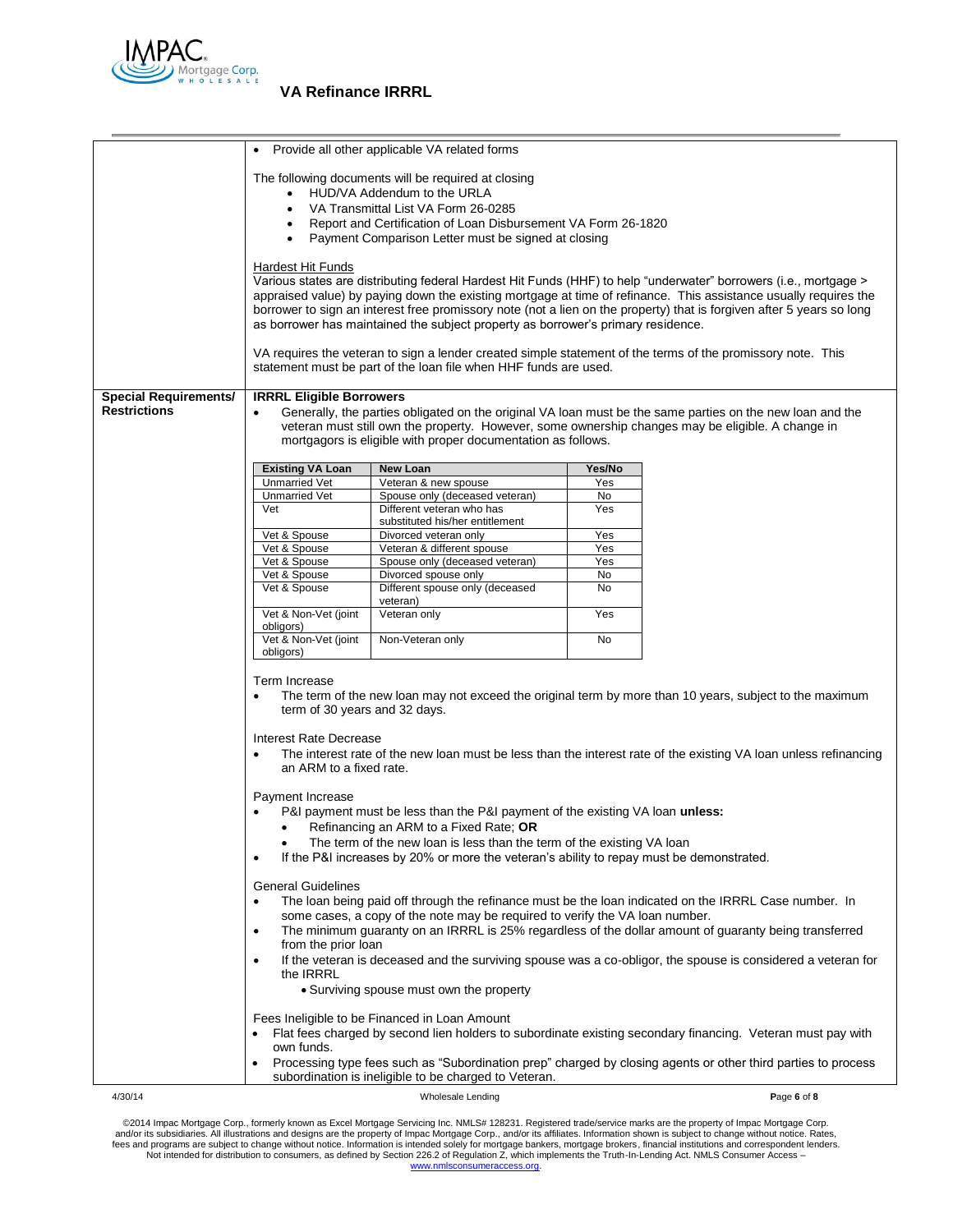

| Underwriting          | Ineligible for submission to DU/LP<br>Manual underwriting only                                      |
|-----------------------|-----------------------------------------------------------------------------------------------------|
| VA Case Number        | Order the case from the VA Portal. Remember on an IRRRL you order "case number only"                |
| <b>VA Funding Fee</b> | VA Funding Fee applies unless veteran is exempt. See VA Funding Fee Table for specific percentages. |

4/30/14 Wholesale Lending **P**age **7** of **8**